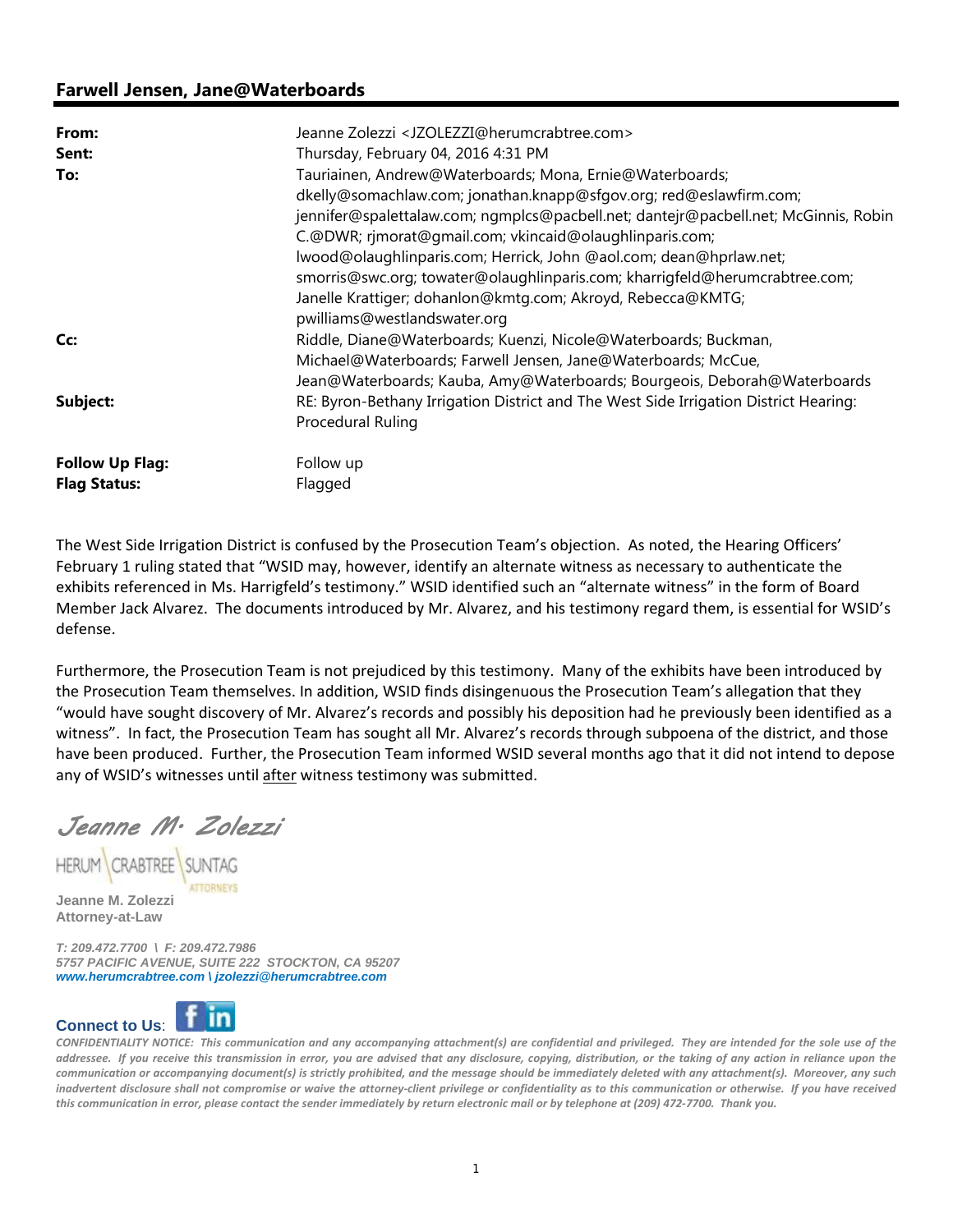**From:** Tauriainen, Andrew@Waterboards [mailto:Andrew.Tauriainen@waterboards.ca.gov] **Sent:** Wednesday, February 03, 2016 3:57 PM

**To:** Mona, Ernie@Waterboards; dkelly@somachlaw.com; Jeanne Zolezzi; jonathan.knapp@sfgov.org; red@eslawfirm.com; jennifer@spalettalaw.com; ngmplcs@pacbell.net; dantejr@pacbell.net; McGinnis, Robin C.@DWR; rjmorat@gmail.com; vkincaid@olaughlinparis.com; lwood@olaughlinparis.com; Herrick, John @aol.com; dean@hprlaw.net; smorris@swc.org; towater@olaughlinparis.com; Karna Harrigfeld; Janelle Krattiger; dohanlon@kmtg.com; Akroyd, Rebecca@KMTG; pwilliams@westlandswater.org **Cc:** Riddle, Diane@Waterboards; Kuenzi, Nicole@Waterboards; Buckman, Michael@Waterboards; Farwell Jensen, Jane@Waterboards; McCue, Jean@Waterboards; Kauba, Amy@Waterboards; Bourgeois, Deborah@Waterboards **Subject:** RE: Byron-Bethany Irrigation District and The West Side Irrigation District Hearing: Procedural Ruling

WSID this morning submitted the attached Revised Notice of Intent to Appear listing Jack Alvarez as a witness. Mr. Alvarez has not been listed on any of WSID's witness lists before today. Aside from the first two introductory paragraphs, and a page number reference in the sixth paragraph, Mr. Alvarez's written testimony is identical to Ms. Harrigfeld's. Mr. Alvarez purports to be a member of the WSID Board of Directors and, like Ms. Harrigfeld, describes himself as "very familiar with [WSID's] jurisdictional area, facilities, water right and operations." As with Ms. Harrigfeld, the Prosecution Team would have sought discovery of Mr. Alvarez's records and possibly his deposition had he previously been identified as a witness. The Prosecution Team's objections to Ms. Harrigfeld's testimony apply to Mr. Alvarez's testimony, amplified by the fact that today's submittal cuts off the Prosecution Team from over two weeks more potential discovery time.

More importantly, WSID ignores the Hearing Officers' February 1 ruling striking Ms. Harrigfeld's testimony, and that "WSID may, however, identify an alternate witness as necessary to authenticate the exhibits referenced in Ms. Harrigfeld's testimony." In light of this ruling, the Prosecution Team requests that the Hearing Officers strike Mr. Alvarez's testimony from the record in its entirety.

In order to prevent the need for similar future objections, the Prosecution Team is willing to stipulate to the authenticity of the exhibits referenced in Mr. Alvarez's testimony, WSID0001 through WSID0026. The Prosecution Team made a similar offer to WSID's counsel while the Prosecution Team's previous objections were pending, but received no substantive reply. As part of this offer, the Prosecution Team requests that the Hearing Officers prohibit WSID from identifying any alternate case‐in‐chief witnesses for any purpose. This includes re‐adding David Kaiser, as the Prosecution Team and WSID have previously agreed that Mr. Martinez may replace Mr. Kaiser on WSID's witness list. Likewise, the Prosecution Team does not agree to stipulate to any of the facts alleged in any of the relevant exhibits.

Andrew Tauriainen, Attorney III State Water Resources Control Board Office of Enforcement 1001 I Street, 16th Floor Sacramento, CA 95814 tel: (916) 341‐5445 fax: (916)341‐5896 atauriainen@waterboards.ca.gov

\*\*\*CONFIDENTIALITY NOTICE: This communication with its contents may contain confidential and/or legally privileged information. It is solely for the use of the intended recipient(s). Unauthorized interception, review, use or disclosure is prohibited and may violate applicable laws including the Electronic Communications Privacy Act. If you are not the intended recipient, please contact the sender and destroy all copies of the communication.

**From:** Mona, Ernie@Waterboards **Sent:** Monday, February 01, 2016 9:53 AM **To:** Tauriainen, Andrew@Waterboards; dkelly@somachlaw.com; jzolezzi@herumcrabtree.com; jonathan.knapp@sfgov.org; red@eslawfirm.com; jennifer@spalettalaw.com; ngmplcs@pacbell.net; dantejr@pacbell.net;